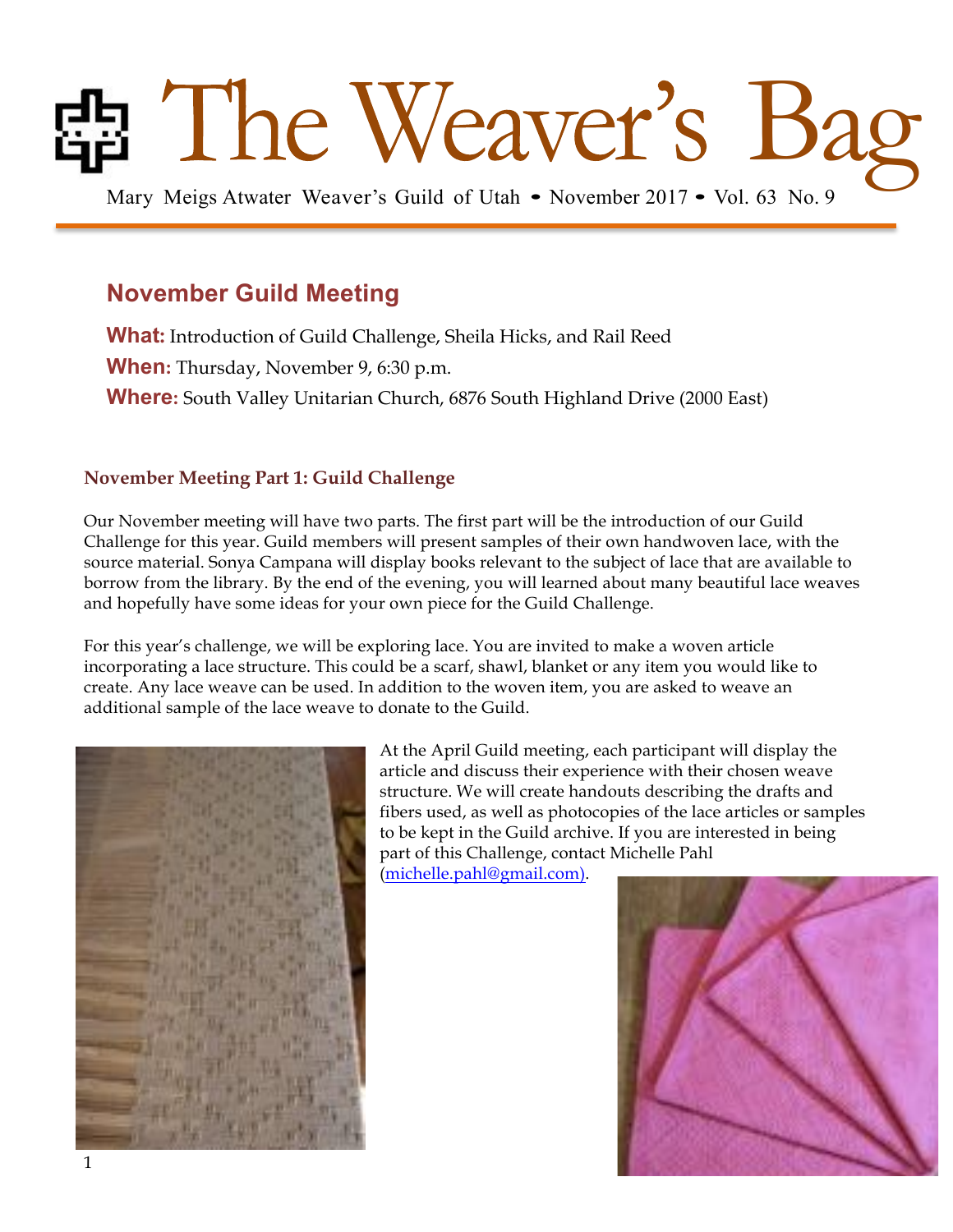### **November Meeting Part 2: Sheila Hicks and a Rail Reed**

In the second part of the November Guild meeting, Juliette Lanvers will show and narrate a series of photographs of the fiber exhibit "Glossolalia" by Sheila Hicks. Juliette visited this show last summer in France. (There is a great article about the weaving of Sheila Hicks on page 13 of the most recent *Handwoven*—the November/December issue.) Juliette will conclude the evening with a short introduction to the rail reed, a tool now available through the library for our members.

The images below show a rail reed and a scarf made using such a reed. The lower image is from the Sheila Hicks exhibit*. Juliette Lanvers*



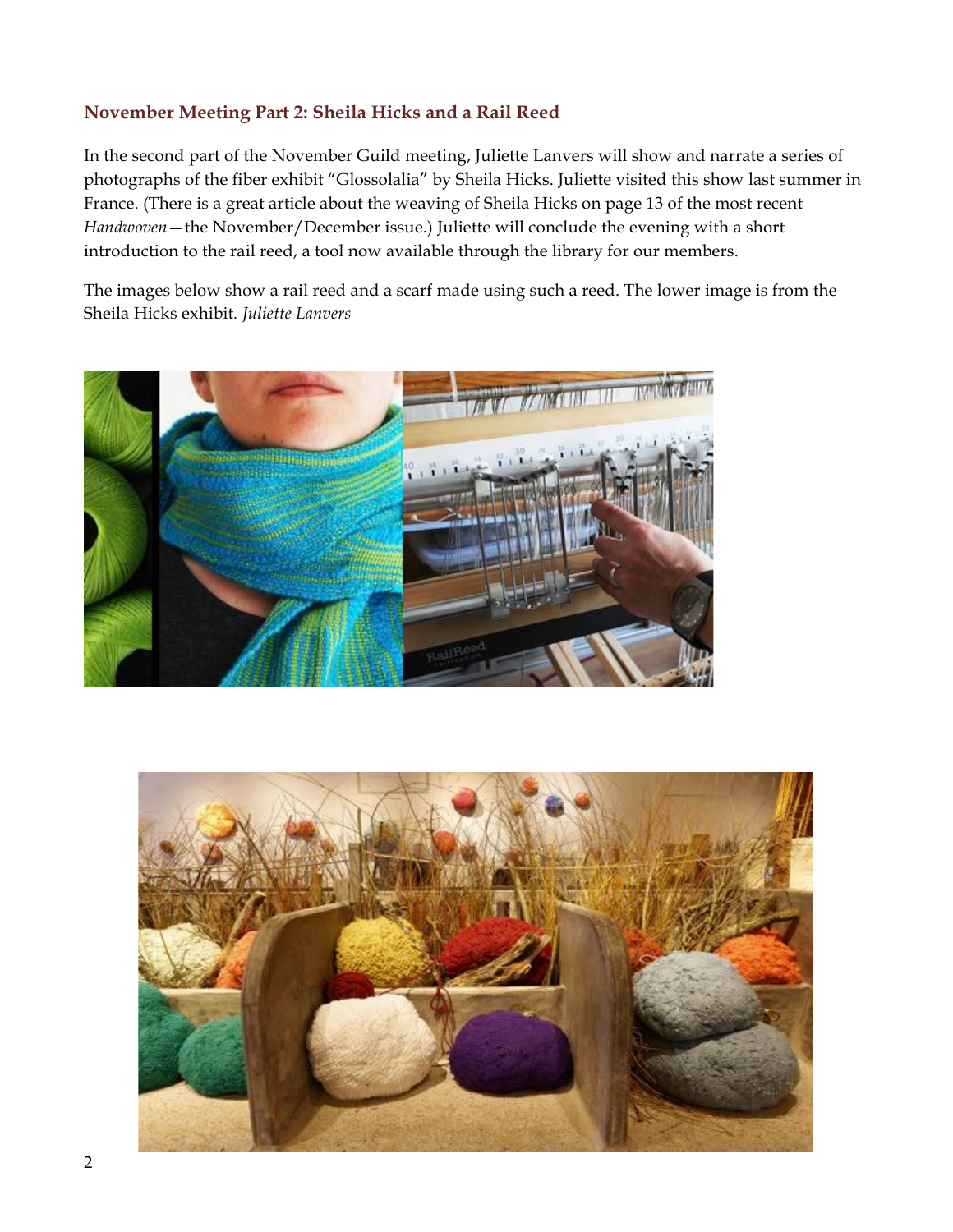## **President's Message: Weaving Giants in Our Guild**

The most recent issue of *Handwoven* (the November/December issue) focuses on the contributions of "weaving giants"—men and women who made possible the wealth of knowledge and expertise we have today. One of these, of course, is Mary Atwater, whose name we honor in the name of our Guild. I read almost every word of this issue because I find the lives and contributions of these weaving giants to be fascinating.

My weaving life has been immensely blessed by the influence of weaving giants within our own Guild. There are so many weavers I could honor, but these women have particularly influenced me—sharing



their knowledge and skills so freely and helping us all to learn about weaving much faster than we could have otherwise.

The very bad photo to the left shows the bathroom rug currently on my Schacht loom, completely influenced by ReNee Page. She taught me to use strips of an old chenille bedspread instead of rag strips to create a rug! The white stripes are created by strips of Levi selvedge that ReNee gave me. This is just one way in which ReNee has shared technique and design expertise with me.

This other very bad photo shows the cottolin dishtowel that I am now weaving on my antique Finnish loom. This loom was given to me by a Finnish friend, and without Deanna Baugh, it would not have ever existed as something more than a bunch of sticks! Deanna has generously helped with so many aspects of my weaving—she seems to know everything there is to know about weaving patterns,



techniques, and equipment!

I don't have other pictures, but I want to honor the contributions of Charlene Lind and Judie Eatough, who both taught weaving at BYU for years and have willingly shared their knowledge year after year with our Guild—teaching at Guild meetings, teaching workshops, and being our resident experts.

There are others who have helped me so much, but these four

weavers—ReNee, Deanna, Charlene, and Judie—have been particularly influential in my weaving life and have, year after year, helped to make it possible for our Guild members to develop our skills and artistry. I am so grateful for each of them, as I am for all of you, and I honor these wonderful "weaving giants" of the Mary Atwater Weaver's Guild! *Susan Hainsworth*

## **Guild Dues: The Best Deal in Town!**

If you haven't paid your Guild dues, please bring your \$30 (\$35 if you want the newsletter mailed) to the November Guild meeting. If you cannot attend the meeting, please mail your dues, along with your name, phone number, and email to Catherine Marchant, 554 Lakeview Drive, Alpine UT 84004.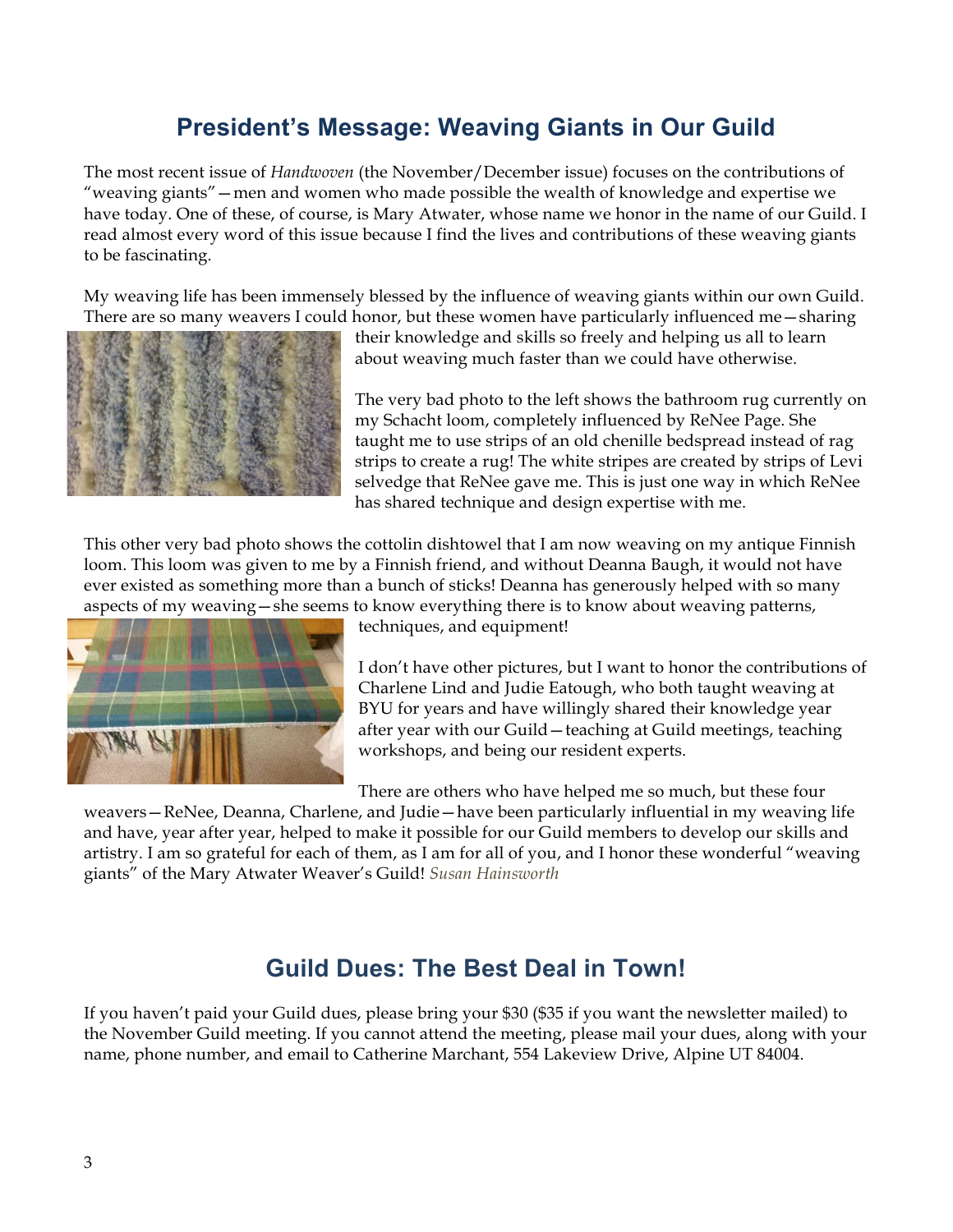## **Summary of the October Guild Meeting**

October's meeting focused on workshops attended at the Intermountain Weaver's Conference, or IWC. It is held in Durango, Colorado, on the odd years, while the national conference, Convergence, is held on the even years. After a show and tell, which featured many woven pieces done in Colourmart yarns (link: https://colourmart.com/yarns/view/in\_stock.\*.rank.\*.show\_all ) and fabric printing samples by Juliette, Deanna Baugh narrated a slide show, provided by Mimi Rodes, from the conference. The conference was started in the early 80s and offers three-day workshops or one-day options, a vendor market, fashion show basket raffle, and many exhibits of weavers' works. Deanna Baugh won an award for her Scandinavian art weave pillows, and Mimi Rodes won an award for her tapestry of the Wave. In addition to the members and teachers shows, the New Mexico tapestry group displayed a show titled "Indian Summer at Ghost Ranch," based on a 360-degree view and horizon line at Ghost Ranch, with each weaver providing a small piece on his or her section of the horizon.

Following the slide show, Guild members who took classes gave their reviews. Connie Denton talked about her basket class with Linda Lugenbill, weaving a stick-handled and then antler-handled baskets, using naturally dyed reed in some. Juliette Lanvers talked about the Soumac tapestry class by David Johnson that Mimi Rodes and Ping Chang took, showing their beautiful samples and looms provided with the class. The tapestry shown here is David Johnson's, included in the teacher show at IWC. Susan Hainsworth and I talked about the doubleweave class taught by Jennifer Moore, and showed samples. Deanna Baugh presented on Carol James's Sprang class on the ancient twisted warp technique, showing many samples and sources.



IWC is a weaving conference located in our region and a good way to meet teachers that we may wish to bring to Utah for Guild workshops. *Maureen Wilson*

## **Save These Dates!**

We have some wonderful programs planned for the new year. You won't want to miss a single meeting! Here is a preview of some things you should have on your calendar, including this year's **Fiber Festival.** Karen Elrod is chairing this event and I will be working with her on the **Tom Knisley** workshop. Yes! Tom is coming to town!!!!

**January 11—Gladys Webb** will share her collection of **Guatemalan Huipils.** While living in Guatemala, she fell in love with the colors and designs of the handwoven fabrics created by the indigenous women who live in the Highlands of Guatemala. During the three years she lived there, Gladys took the opportunity to meet and know the women who weave and wear their clothing and now finds great pleasure in sharing their culture and talents through her textile collection. Jo Stolhand heard her presentation earlier this year and said it is wonderful!

**May 2-4—Krokbragd workshop** with **Tom Knisley!** (details to be announced)

**May 4–5—Bi-Annual Fiber Festival** with **Tom Knisley** as our keynote speaker for both Friday night and Saturday morning. During this time, he will give two presentations, one on his antique collection of American textiles and another on recycled antique Japanese textiles. Both presentations sound fascinating! *Mimi Rodes*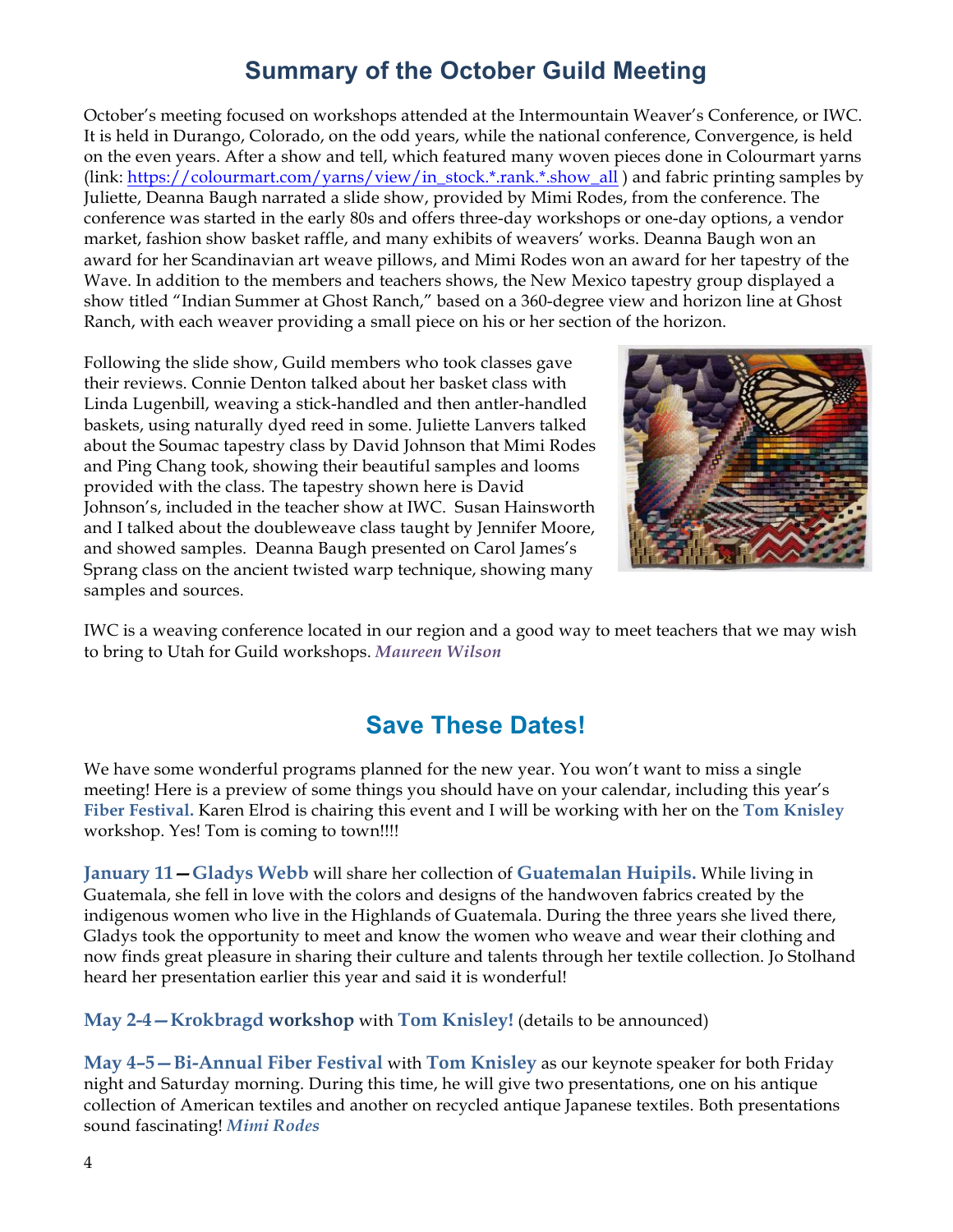## **The Christmas Party Is Coming!**

On **Thursday, December 14,** we are having our wonderful annual **Christmas party,** so please



put this date on your calendar. The party will be at Mimi Rodes's home. Please plan to bring a **potluck item** and also a **wrapped gift** that can be exchanged with another Guild member. Gifts can be anything that a fiber fanatic might enjoy. Gifts can be simple—the most important thing is to come and share in the fun! This evening is always a treasured event for those who attend.

## **Reader's Corner: Lace**

## *The Art of Designed Space: Making Lace*

The key attribute to handwoven lace is a movement of threads that produces openings in the fabric, from small to large. As an enthusiastic endorsement of this year's Guild Challenge, this month's column is dedicated to highlighting our Guild library's lace resources.

### *Handwoven Laces,* by Donna Muller

Our Guild library includes my favorite lace book, *Handwoven Laces* by Donna Muller. This classic provides in-depth instruction on the theory and execution of the major types of woven laces, from the simple basket and canvas weaves to huck, spot, and lace Bronson, and Swedish lace. Exquisite drawings of the yarn interlacement of different woven laces is but one of the standout features of this book. Discussions of nuances of lace weaves— including suggestions on how organize warp threads into the dents of your reed to maximize the resulting lace effects—have led me to read and re-read this book. Both four- and eight-harness versions of the lace structures are included, and examples show not just the core draft, but also how to design larger lace patterns. This book has lots of project inspiration, but is not a project book per se. Nevertheless, it provides the sort of detail that makes for a great jumping-off point for designing your own project. This small unassuming paperback is a treasure!

### *Lace and Lacey Weaves,* **by Mary E. Snyder**

Another lace book in our Guild library is an autographed copy of **Lace and Lacey Weaves,** by Mary E. Snyder. Sonya Campana reports that this book (monograph) is formatted as a workshop, with five separate lessons, each packed with advice and encouragement to experiment. Sonya was especially impressed that the instructions included examples of changing the lace being woven simply by altering the tie-up. Each lesson includes drafts, tie-ups, draw-downs, and treadling instructions. This sounds like a great resource.

### *A Handweaver's Pattern Book,* **by Marguerite Davison**

The hand-weaving standard, of which there are two copies in our Guild library, is Marguerite Davison's *A Handweaver's Pattern Book.* This book includes drafts for lace weaves, but you have to hunt for some of them. Some chapters are obvious—Swedish Lace and Huck in chapters XI and IX,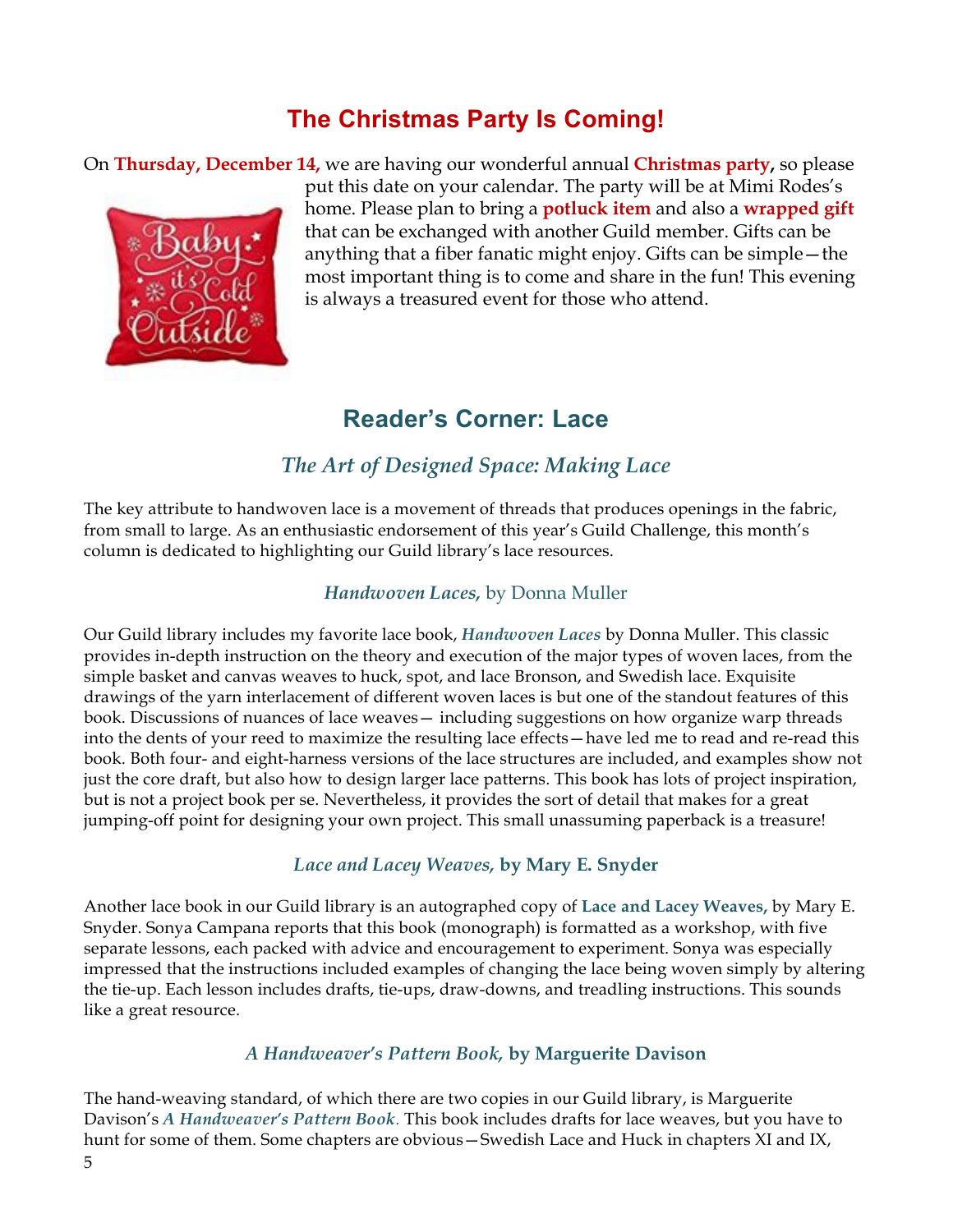respectively. Some of these drafts come from fabrics in museums, and I find myself particularly intrigued by the *Princess Ingrid Table Cloth* draft (page 80). The Swedish Lace chapter includes drafts called *Netting* and *Very Open Lace Weave*, which could undoubtedly be turned into elegant scarves. Chapter VII, *Canvas Weaves*, includes diverse drafts, including *Mock Leno* and *Ribbed Monk's Cloth*, which I can imagine as curtains or scarves. To find the spot Bronson drafts, one has to look into the chapter called *Barley Corn Weaves* (chapter X). Davison points out that it was Mary Meigs Atwater who conferred the name Bronson on a class of lace weaves, but that it was already named in the earlier (German) literature as Gerstenkorn. This chapter confuses me a bit, as it includes a draft called Huckaback (why isn't it in the huckaback chapter?), but indeed many drafts look like spot Bronson. In summary, this book has many of interesting lace drafts, enough for years of lace exploration.

#### *Handwoven Magazine*

If project instructions are more to your liking, our Guild library's deep collection of *Handwoven* **Magazine** might be your best bet. A good place to start is the Jan/Feb 2016 issue. An article on understanding lace weaves (pp. 16–17) demonstrates how one treadles to obtain single lace blocks or achieves two blocks both producing lace. I liked this article, too, because it explains Mary Meigs Atwater's contribution to developing Atwater-Bronson lace, and proposes that this structure simply be called Atwater lace (though Davison's suggestion of Gerstenkorn has historic precedent). This same issue also has projects for a huck lace dishtowel (pp. 26–27), basket weave curtains (pp. 40–42), a shirt with spaced warp lace stripes (pp. 52–54), and huck napkins.

The cover for the May/June 2016 issue features an amazing scarf with the catchy name *Who Knew It's Huck?* Similarly, the Jan/Feb 2015 issue's cover features lovely huck baby blankets, and the Nov/Dec 2014 cover has huck napkins, and two other lace projects detailed inside. Atwater-Bronson lace is featured on the cover of the Sept/Oct 2013 issue in an elegant blue shawl. The May/June 2011 issue is a particular good choice, as it features 14 different lace projects. The diverse projects in this issue probably have something for everyone. Are you a fan of plain weave? If so, the spaced warp with leno (pp. 46–47) might be for you. A slightly more patterned choice is the linen canvas weave table runner (pp. 32–33). Other projects use Atwater-Bronson (in lace, spot weave, and even woven as butterflies), Swedish lace, and hand-controlled Spanish Lace.

### *Handwoven Design Collections*

Our Guild also has a comprehensive set of *Handwoven Design Collections*. Although no design collection is devoted to lace, lace projects are sprinkled throughout. Design Collection 12, *Great Cover-Ups* includes blankets woven with Bronson and with Swedish Lace. Design Collection 11 also contains lace projects: a Bronson lace table mat, huck napkins, and linen huck placemats. If you attend the November Guild meeting, you will be able to see an example of the linen placemat I wove back in the early days of my weaving (early 90s), before I knew that linen had the reputation for being difficult.

### *Guild Library's Bobbin Lace Collection*

Finally, no article on the Guild's library lace collection would be complete without mentioning our holdings on Bobbin Lace, of which our Guild library has at least seven titles. Do you know what this means? If you to think you get a pass on this year's lace challenge because your looms are currently occupied by large projects, think again! And as usual, contact Sonya Campana by email or phone, and she will bring the books that interest you to the November Guild library. *Leslie Sieburth*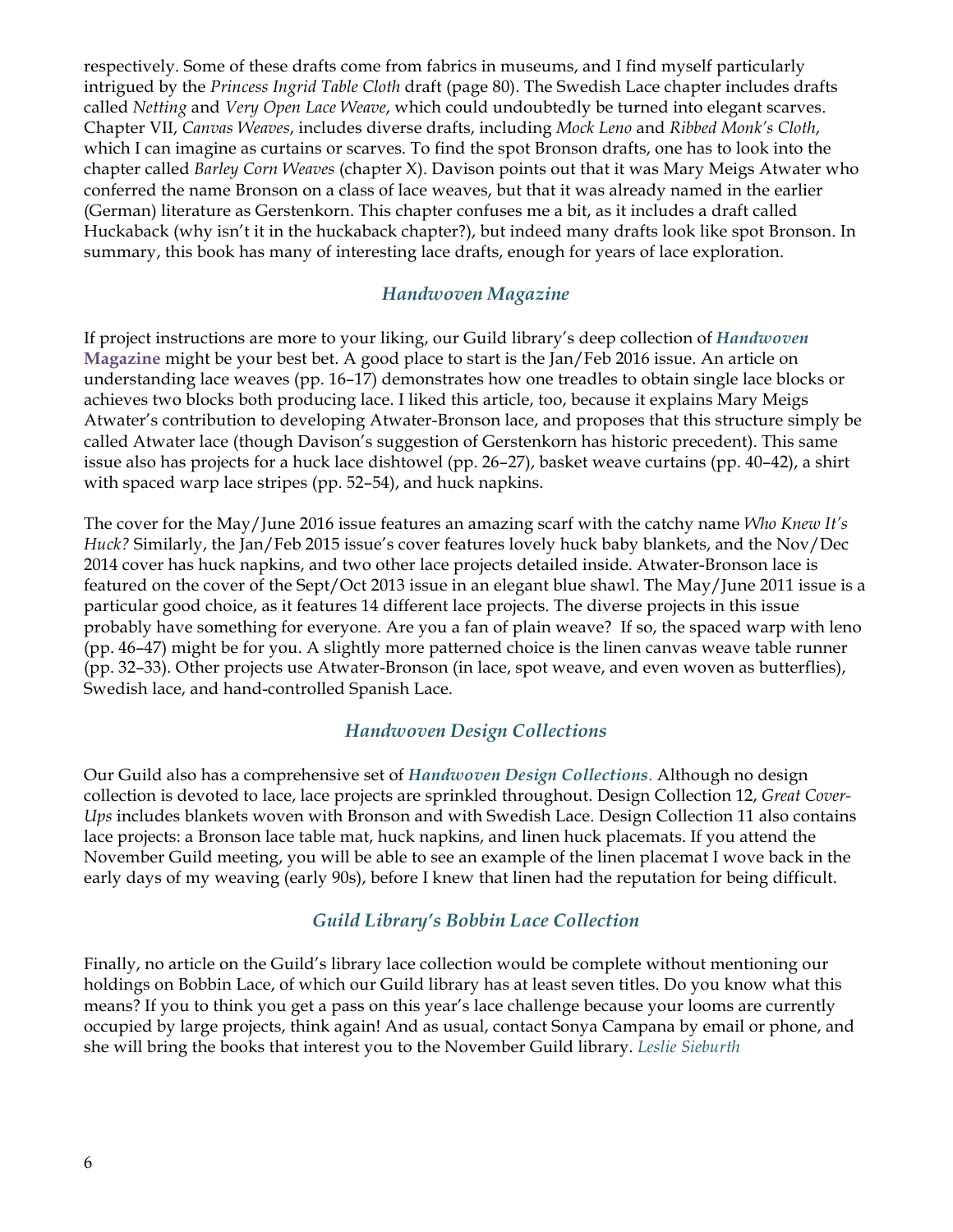## **Shuttle-Craft Bulletin: Lace Weaves**

This year's Guild challenge is on weaving lace. So, this month's Shuttle-Craft Bulletin article is about two 1932 Bulletins—February and June—which discussed a lace weave, or an open-work weave, as Mary Meigs Atwater referred to it.

Mary wove coverings using the open-work weave for the two lights, or narrow windows, on either side of the door to her house in Cambridge. She used linen and the weave featured in the February issue and available at the link provided last month, opening up the sett for the weave. She recommends a fine wool yarn for clothing, shawls, and scarves in the open-work weave, using the same yarn for both warp and weft. The February issue draft for the alternating open-work squares is seen here. Mary identified this draft as done in the Scandinavian method.

She included a revision of the draft in the June issue, seen below in Mary's original drawing, calling it a special type of Bronson weave that gives a lacy effect.



For the alternating squares treadle: A, B, 1, B, 1, B, each one shot, repeated 4 times (don't forget, the tie-up is for a sinking shed) tabby: A, B, A, B, A, B as desired or not, then A, B, 2, B, 2, B repeated 4 times.

Four more 4-shaft Bronson lace drafts were given.

Mary listed her notes for proper lace weaving in the June Bulletin: the warp and weft should be of the



same or similar materials, sett the warp more open than for plain weave, and weave a balanced weave.

The lace effect will be more pronounced once the fabric is wetfinished, and a generous amount of shrinkage should be allowed for. Best effects are seen when the warp and weft are in the same color, although she suggests weaving a delicate pastel shade over a white warp.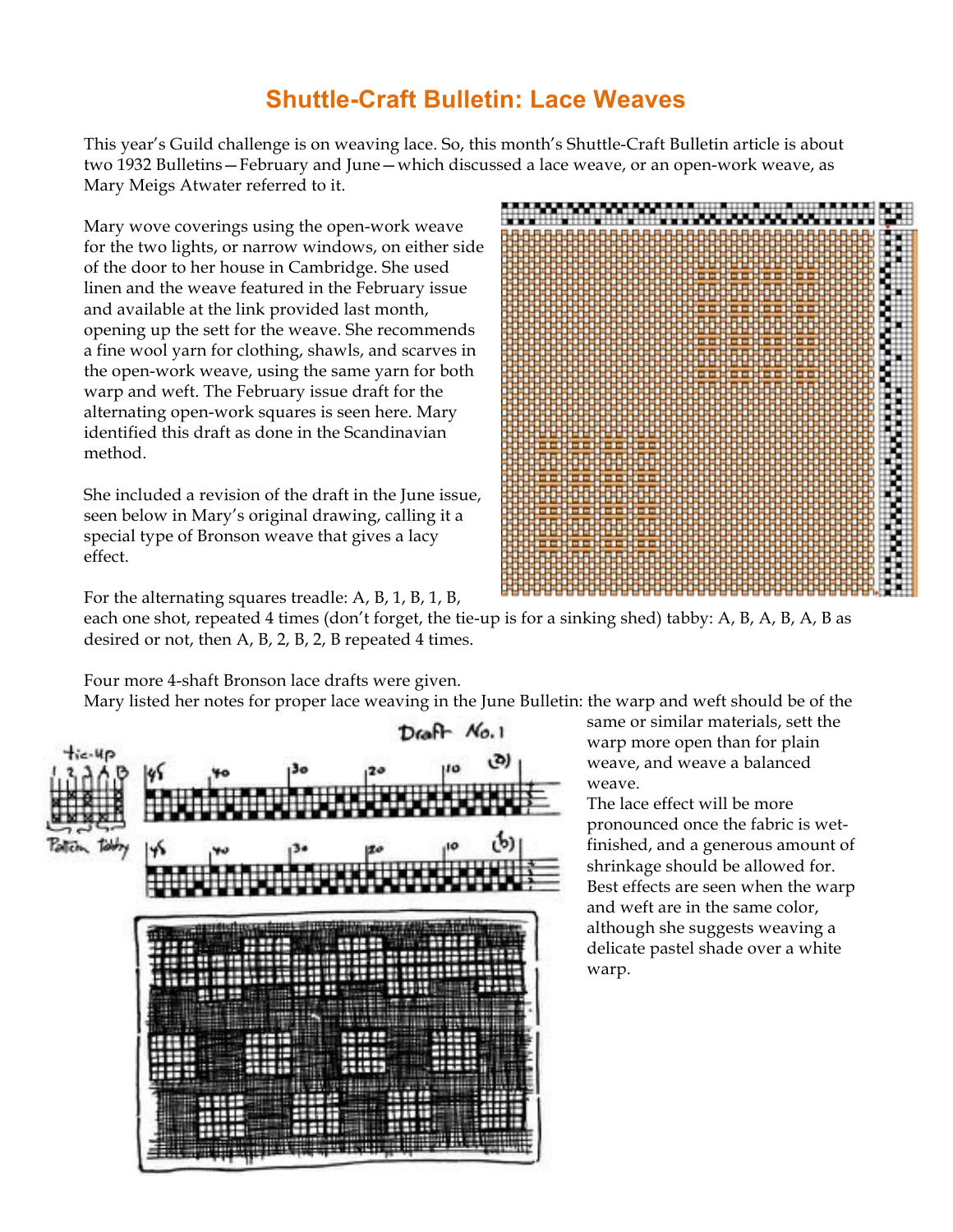Mary added an 8-shaft Bronsonweave threading for openwork weaving at the end of the February issue, with 4 different treadlings. She describes this threading as done in 5-thread blocks separated by little 3 thread blocks that are not woven, giving a much greater variety of patterns—see it in blue and white here.

Mary included it again in the June 1932 issue, with a different tie-up, again done for a sinking shed:





Although, as Mary wrote, the fabric is essentially the same on both sides, so the tie-up should work for either a rising or sinking shed. These are examples of what would become to be known as the "Atwater-Bronson" lace, just one of the loom-controlled lace weaves. Other weaves that you might consider are huck and Swedish lace. Melissa Hankens wove a sampler of all three of these and you can find it at this link: https://schachtspindle.com/weavinga-lace-sampler/.

There are also many options for hand-manipulated lace weaves such as leno, Brooks Bouquet, and others. I found

a lovely review online of hand-manipulated laces at this link: https://www.weavingindiana.org/PDFs/EleanorBest/LaceByHand.pdf .

There are many options and resources for this year's Guild lace weave challenge. Check the Guild library and online sites. *Maureen Wilson*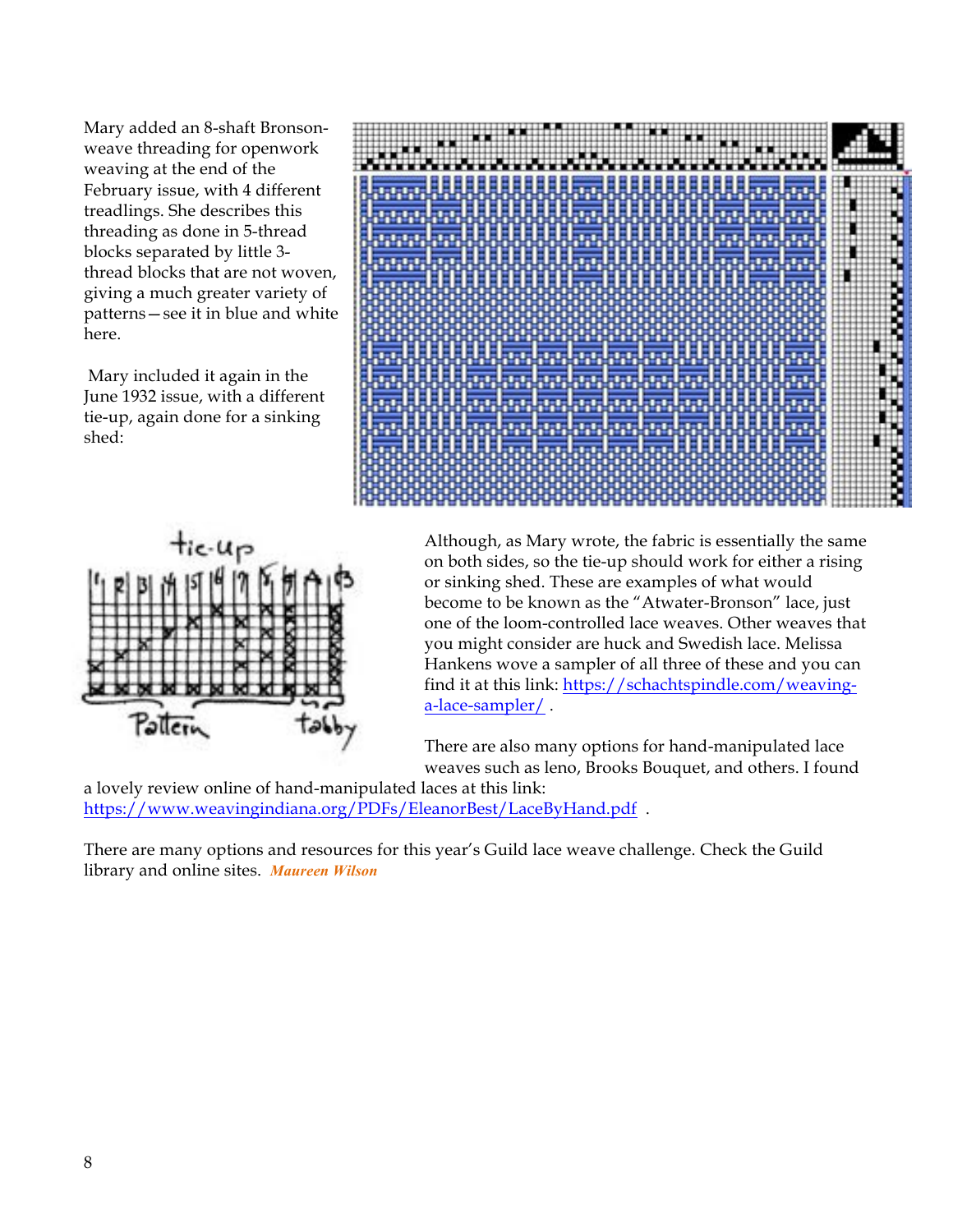## **The Shuttle-Craft Bulletin Study Group**



The next meeting of the Shuttle–Craft Study group is scheduled for **December 7, 2017.** The meeting will be held at Ping Chang's home, and the topic of discussion will be Christmas weaving, from the October 1928 and 1929 issues. If you are interested in joining the discussion, let Maureen Wilson (maureenmwilson@yahoo.com) know. The meeting location and directions will be announced in the newsletter and on the Yahoo list.



The Shuttle-Craft Bulletins study group meets to discuss Mary Atwater's work, as described in the Shuttle-Craft Bulletins. This is a very informal group, if you have not participated, attend a meeting and see if you want to join. The meetings may start with a reading from Mary Meigs Atwater's biography.

The topics, Bulletins, and tentative schedule for the Guild year are listed below:

| Topic                       | <b>Bulletins</b>     | <b>Meeting Dates</b> |
|-----------------------------|----------------------|----------------------|
| Christmas weaving           | October 1928 & 1929  | December 7, 2017     |
| Linen weaves                | Feb 1926, May 1926   | February, 2018       |
| Rugs                        | Mar 1926, Nov 1939   | April, 2018          |
| Curtains                    | April 1926, Mar 1937 | <b>June 2018</b>     |
| <b>Clothing/Coat Fabric</b> | June 1926, Aug 1927  | August 2018          |